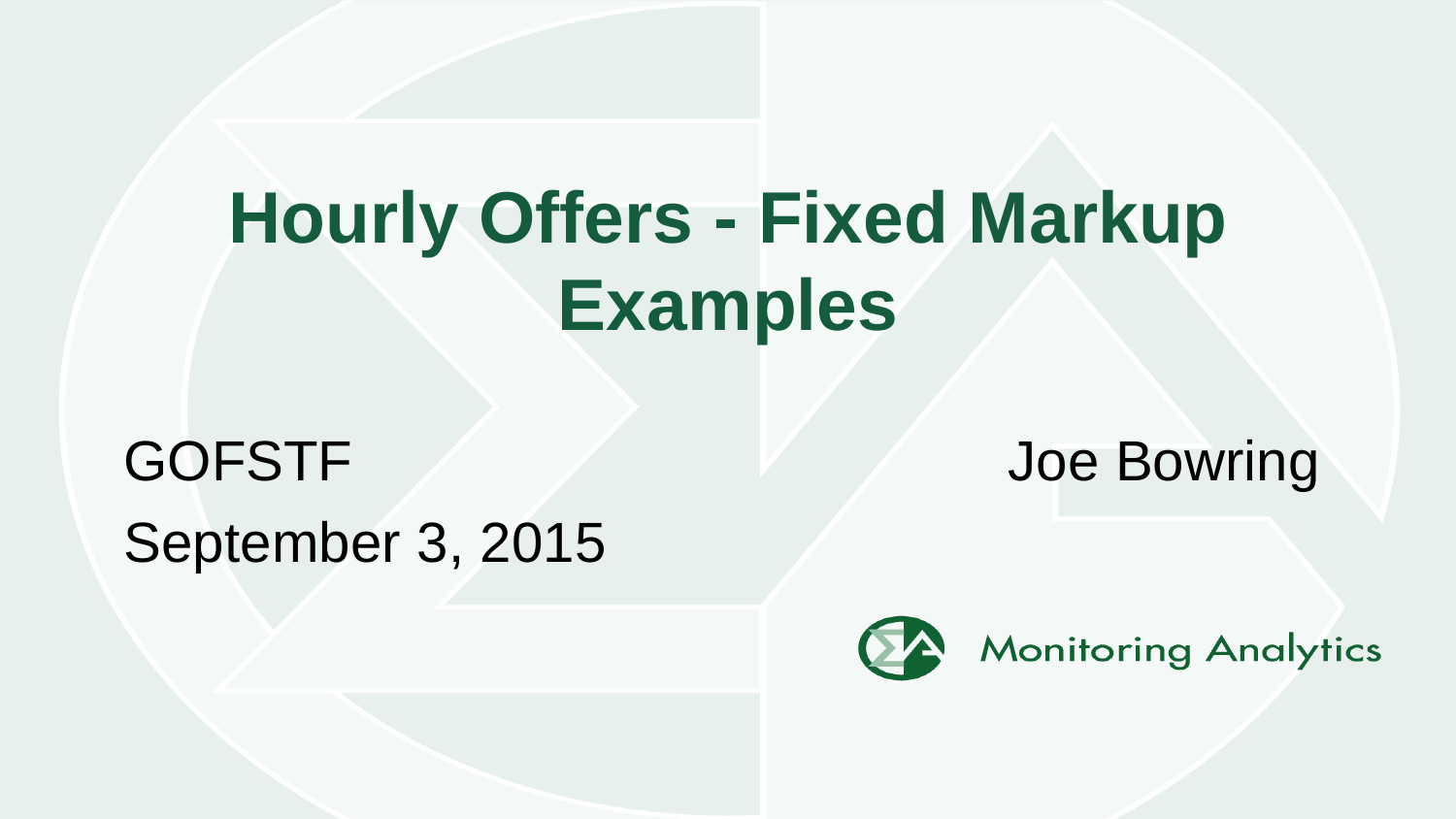# **Fixed (Constant) Markup**

#### **Markup (\$/MWh) = Price Offer – Cost Offer Reasons for constant markup:**

- **Enable effective offer capping. TPS test determines suppliers that have market power. PJM offer caps based on lower of price or cost. Because of markup differences, price could appear lower at one output level but more expensive at another output level. Hourly offers exacerbate this issue.**
- **Maintain incentives for competitive behavior that result from current single offer per day rule. Eliminate ability to use markup to engage in day-ahead economic withholding.**



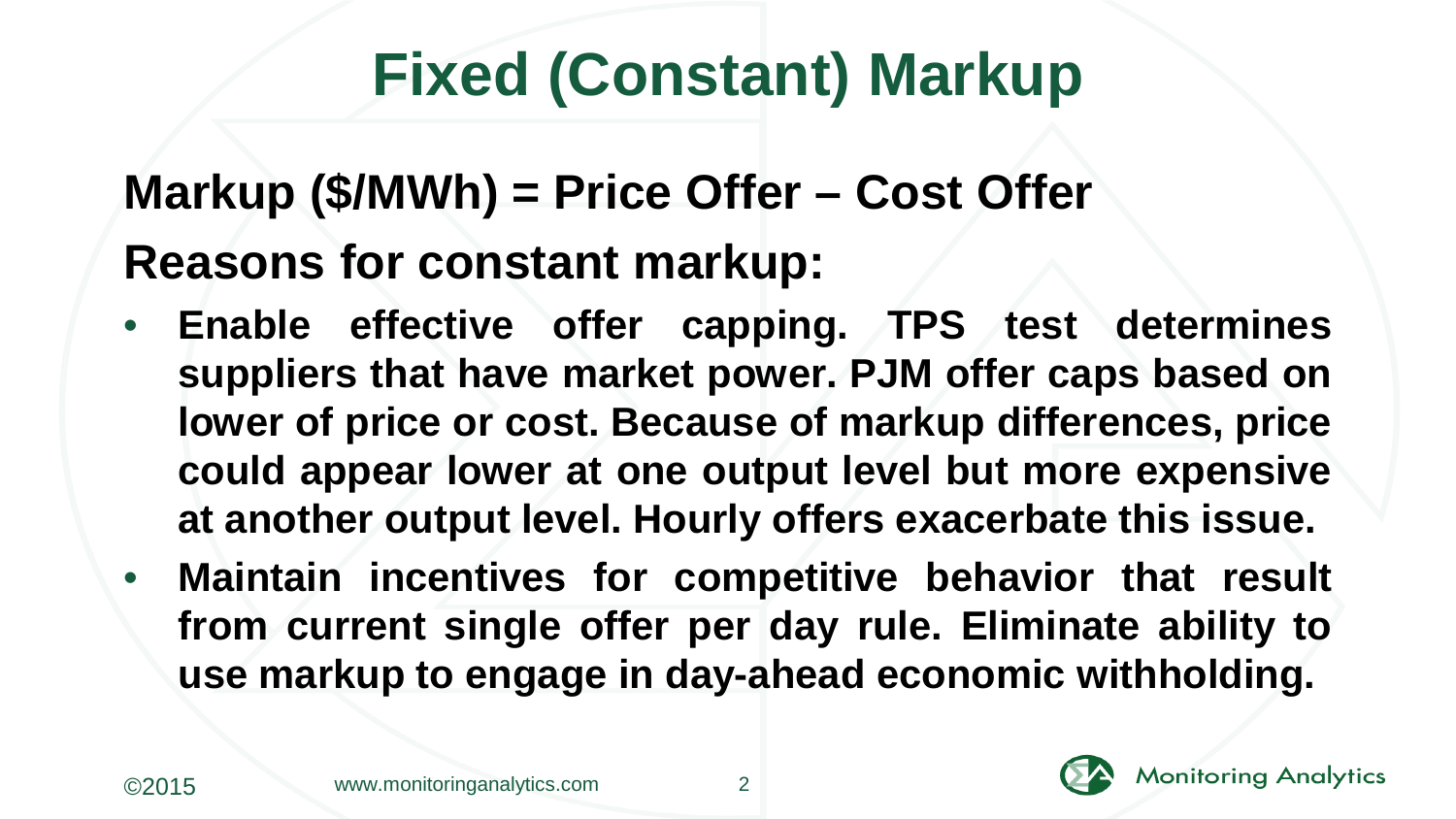## **Example: Constant Positive Markup**

- **One offer for HE01 through HE10.**
- **One offer for HE11 through HE24.**
- **Constant \$10 per MWh markup.**



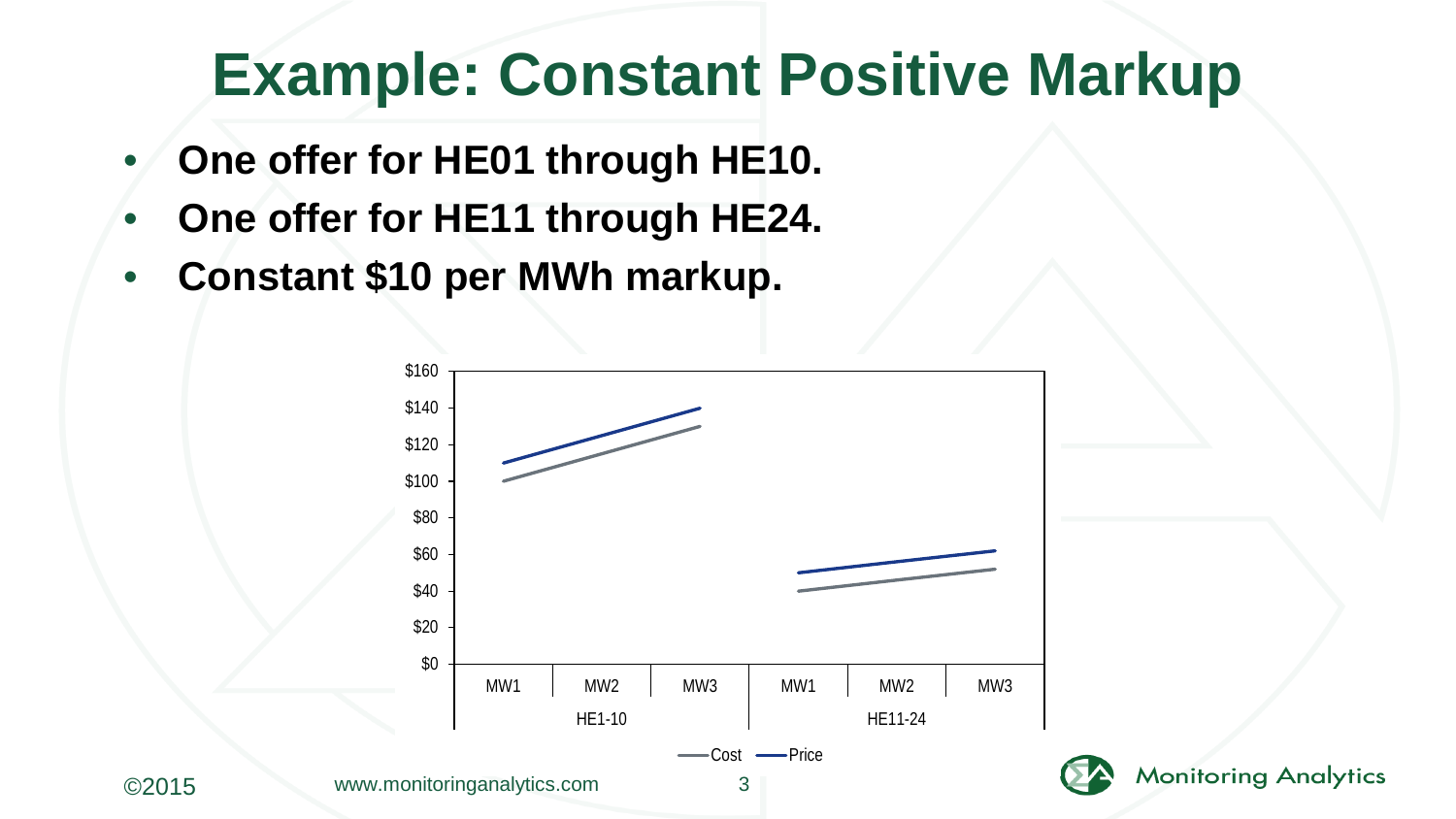# **Example: Constant Positive Markup**

- **Unit does not clear. Unit updates its offers.**
- **Gas price from HE01 through HE10 decreases.**
- **Gas price from HE11 through HE24 increases.**
- **Constant \$10 per MWh markup.**



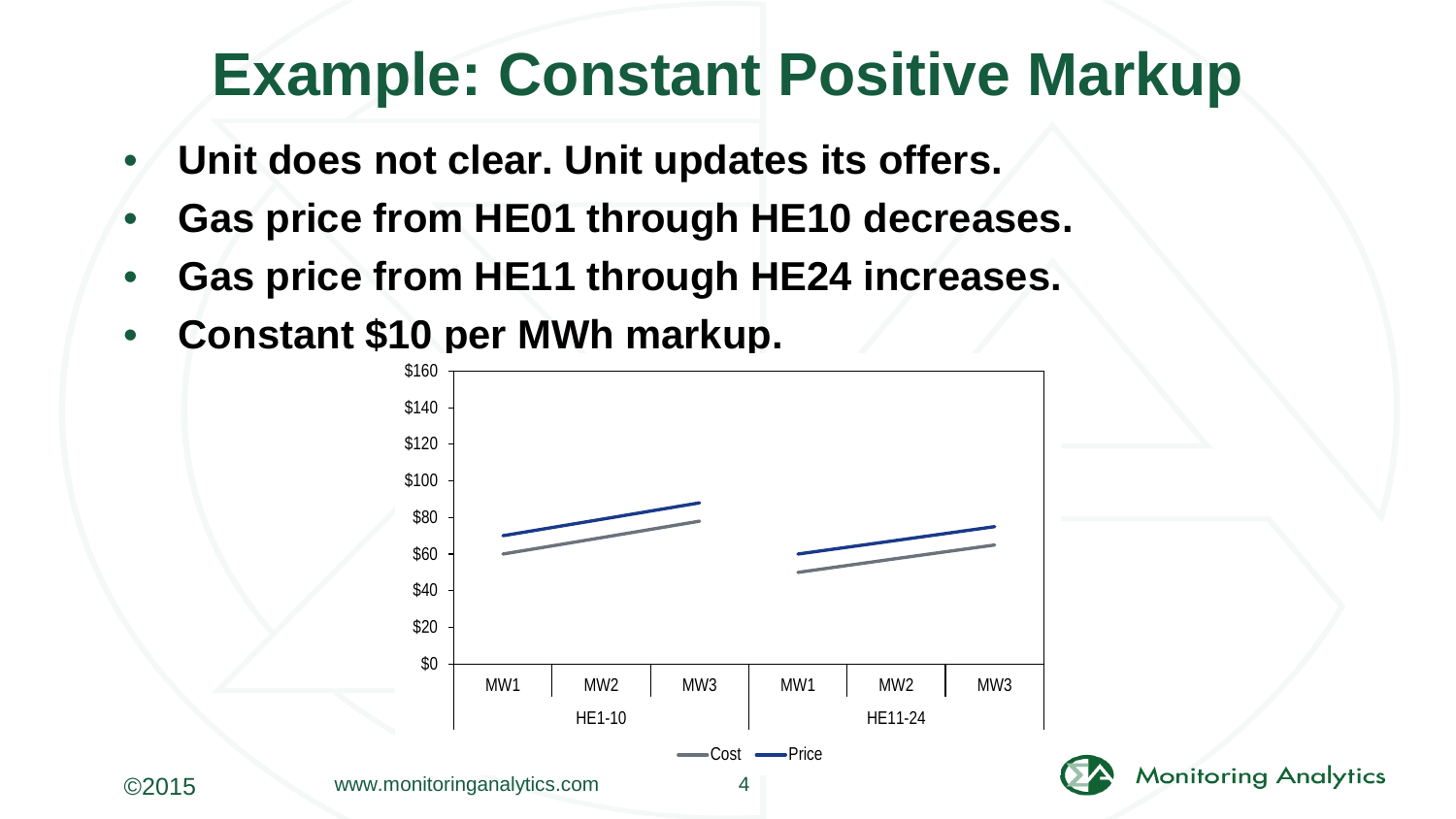#### **Example: Constant Negative Markup**

- **One offer for HE01 through HE10.**
- **One offer for HE11 through HE24.**
- **Constant -\$10 per MWh markup.**



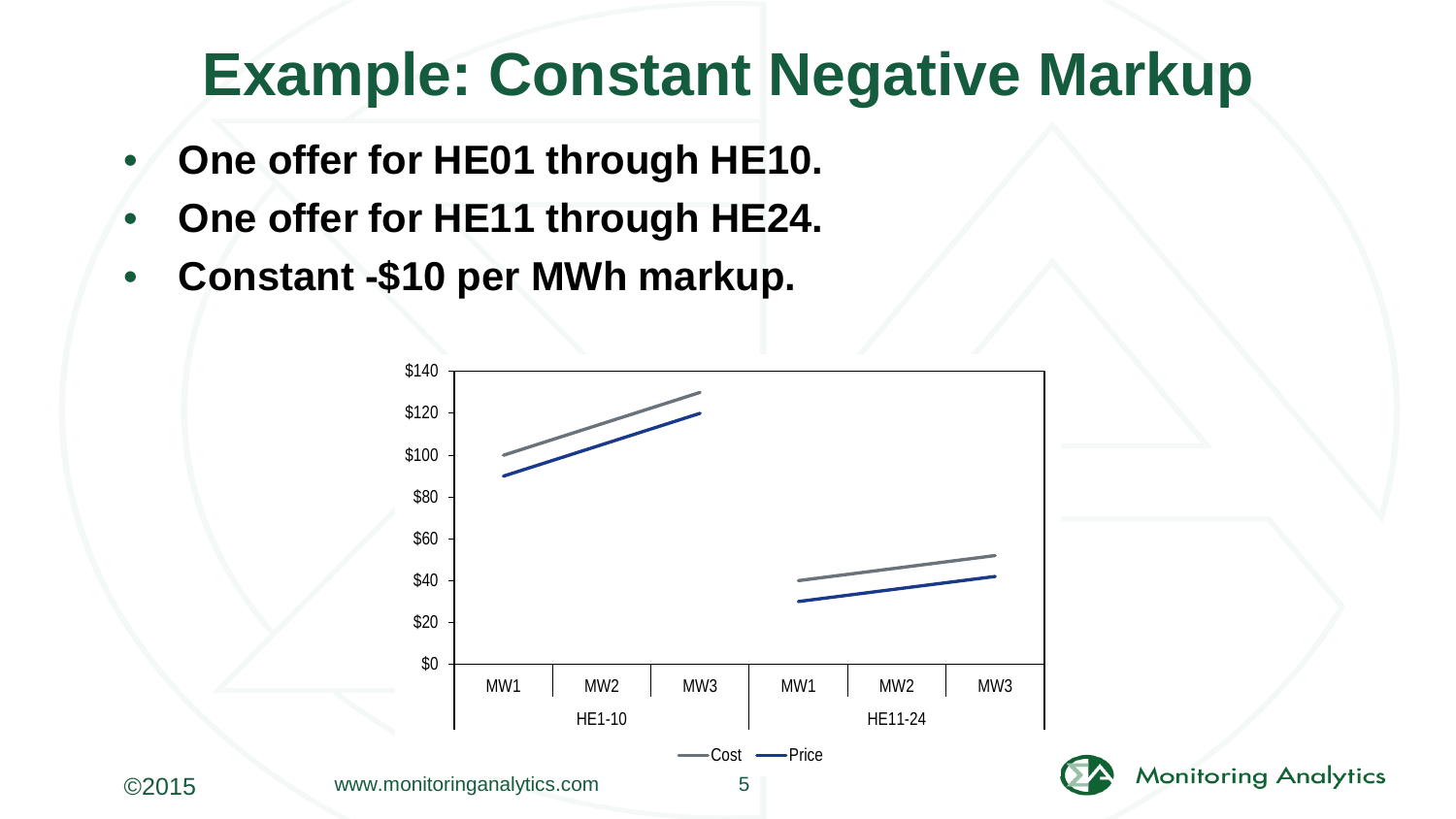## **Example: Constant Negative Markup**

- **Unit does not clear. Unit updates its offers.**
- **Gas price from HE01 through HE10 decrease.**
- **Gas price from HE11 through HE24 increase.**
- **Constant -\$10 per MWh markup.**



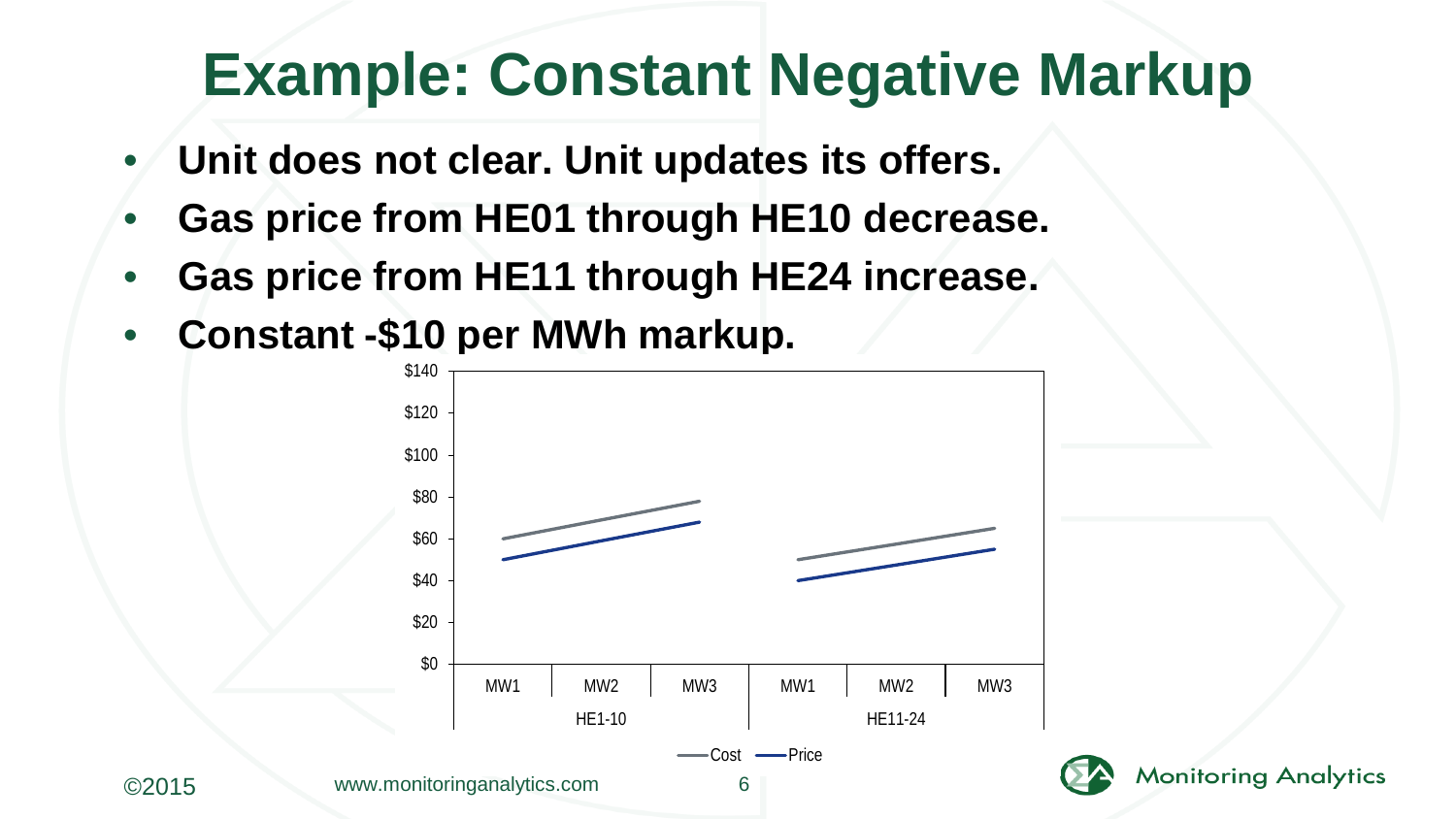# **Example: Variable Positive Markup**

- **Tail blocks due to markup not allowed.**
	- **\$10 per MWh markup for step MW1 and MW2.**
	- **\$100 per MWh markup for step MW3.**



**Monitoring Analytics**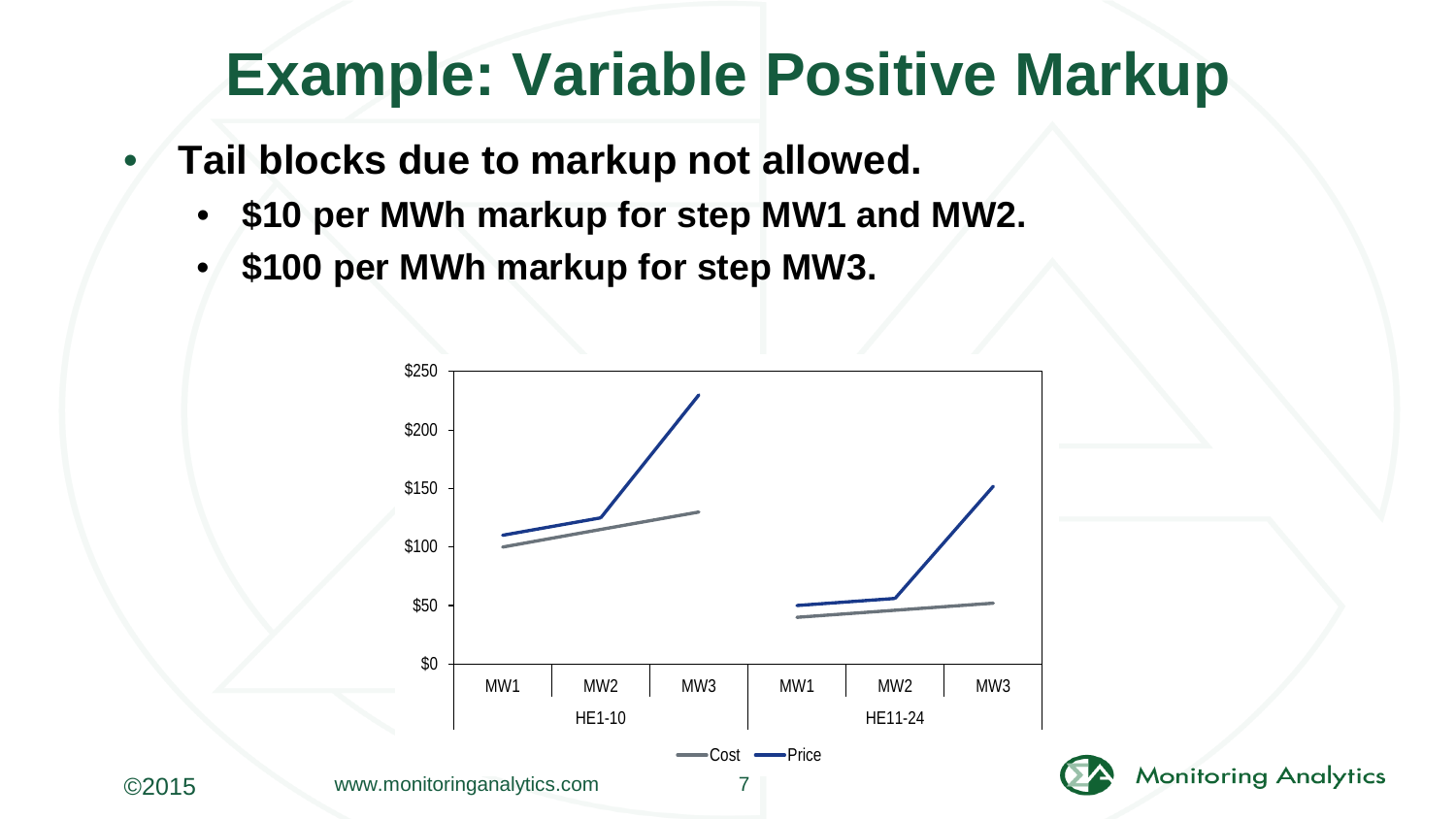## **Example: Positive and Negative Markups**

#### • **Crossing curves not allowed.**





**Monitoring Analytics**